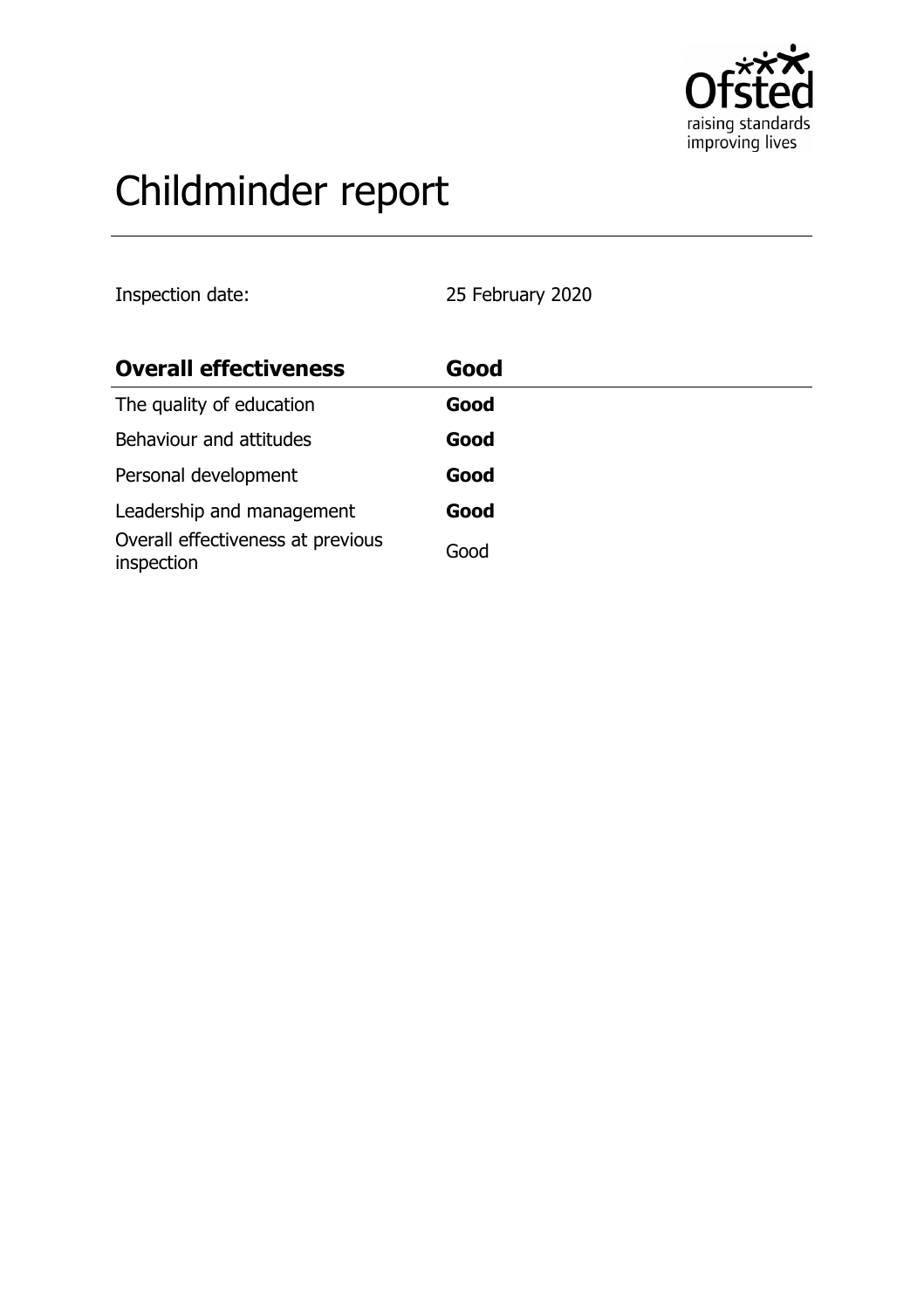

# **What is it like to attend this early years setting?**

### **The provision is good**

Children enjoy the homely environment that the childminder provides. They develop close relationships with the childminder, who is warm, kind and caring. The childminder has high expectations of all children and knows them well. Children demonstrate that they feel safe and secure in the her home. The childminder joins in with children's play and offers them comfort and security as they listen to stories. She helps children to learn the importance of sharing toys and resources, and is a good role model. Children behave well and learn how to be courteous and polite through the childminder's positive interaction with them. They happily choose from a range of activities and resources, engaging enthusiastically with the childminder. Children enjoy their time with the childminder, and she helps them to learn how to keep themselves safe as they explore the environment. The childminder provides opportunities to broaden children's experiences with, for example, visits to the local parks, the wetlands centre and playgroups. This helps to develop children's understanding of the wider world and community, and develops their social skills.

## **What does the early years setting do well and what does it need to do better?**

- $\blacksquare$  The childminder collects detailed information about children's routines and what they can do when they first start. She uses her observations of children's play to help her to plan interesting activities. However, she does not routinely make the most of the information from assessments to ensure that she quickly identifies children's next steps so they learn more deeply.
- $\blacksquare$  The childminder reflects on her practice and evaluates the effectiveness of her provision. She takes part in online training to develop her skills. However, she does not reflect routinely on her skills and knowledge to be fully confident with the areas of learning she teaches.
- Children are keen to look at books and share stories with the childminder. She supports children to develop their language skills through talking about the stories and pictures, and singing nursery rhymes. For example, the childminder talks to children as they play, and uses opportunities to introduce new words. She asks questions to help children develop their speech. Children giggle in delight as they interact with each other.
- $\blacksquare$  The childminder helps children to understand potential dangers and shows them how to keep themselves safe. For example, children and babies have plenty of opportunities for sensory exploration and investigation in the learning environment.
- $\blacksquare$  Parents commented about the care and good communication from the childminder. The childminder keeps parents informed about their children's achievements and progress. She holds daily discussions and regularly shares her observations with parents. This helps parents to be fully involved in their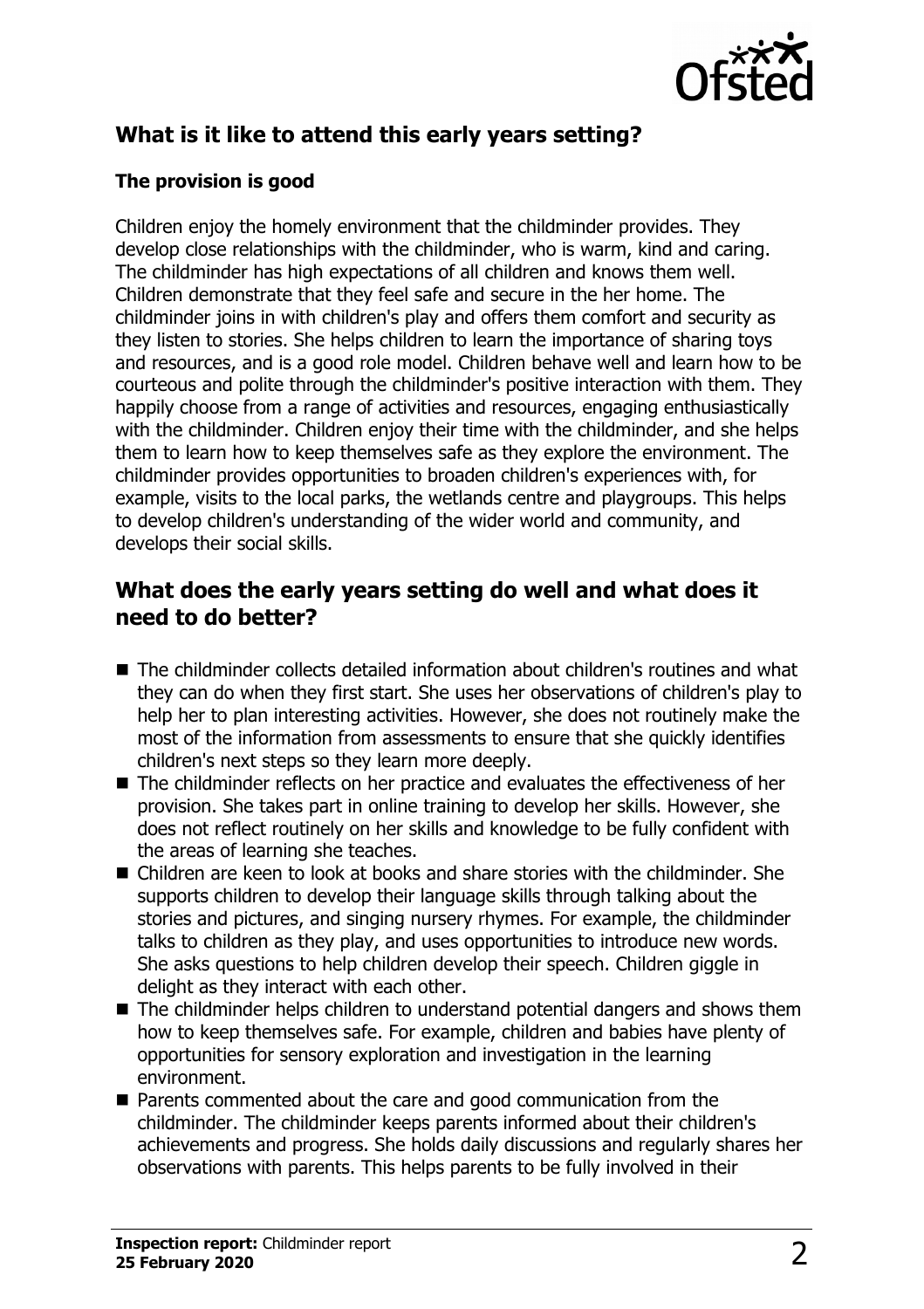

children's learning.

- Children have good opportunities to develop their mathematical skills. The childminder creates activities to help children learn to count and to recognise shapes and numbers. Children learn how to develop their problem-solving and small-muscle skills. For example, young children spend time trying to stack rings in the correct way. Older children enjoy using play dough to make different shapes.
- $\blacksquare$  The childminder provides a range of toys and resources that engage children in their play. She plays with children and follows their interests well, encouraging them to explore. Children were curious and motivated to learn as they discovered how to make cars follow different ramps to reach the bottom of the track. Young children show excitement as they press buttons to see what happens on interactive toys.
- Children benefit from fresh air and daily exercise, and have plenty of opportunities to be physically active. Children learn about the benefits of healthy eating and good hygiene. The childminder encourages children to eat a variety of healthy and nutritious foods through the home-cooked meals she provides and by encouraging them to try new foods. Children enjoy spending time exploring various nature sites, such as Kew Gardens and local wetlands, to learn about plants and different wildlife.
- $\blacksquare$  The childminder plans a variety of activities which cover all seven areas of learning. The childminder makes clear observations about children's learning. However, assessments are not always used to plan children's further learning in order to ensure their best progress.

# **Safeguarding**

The arrangements for safeguarding are effective.

The childminder has a good understanding of her role and responsibilities to safeguard children. She knows the procedures to follow should she have any concerns about a child's welfare, or if an allegation is made against her. The childminder can identify when a child may be at risk, and has a safeguarding policy with relevant contact numbers that she can access when necessary. She keeps her training up to date. The childminder conducts risk assessments to minimise potential hazards in her home.

## **What does the setting need to do to improve?**

#### **To further improve the quality of the early years provision, the provider should:**

- $\blacksquare$  ensure children's next steps are precisely and swiftly identified so that they make even better progress in their learning and development
- $\blacksquare$  use self-evaluation to identify areas for improvement and strengthen knowledge and skills, particularly to develop teaching even further.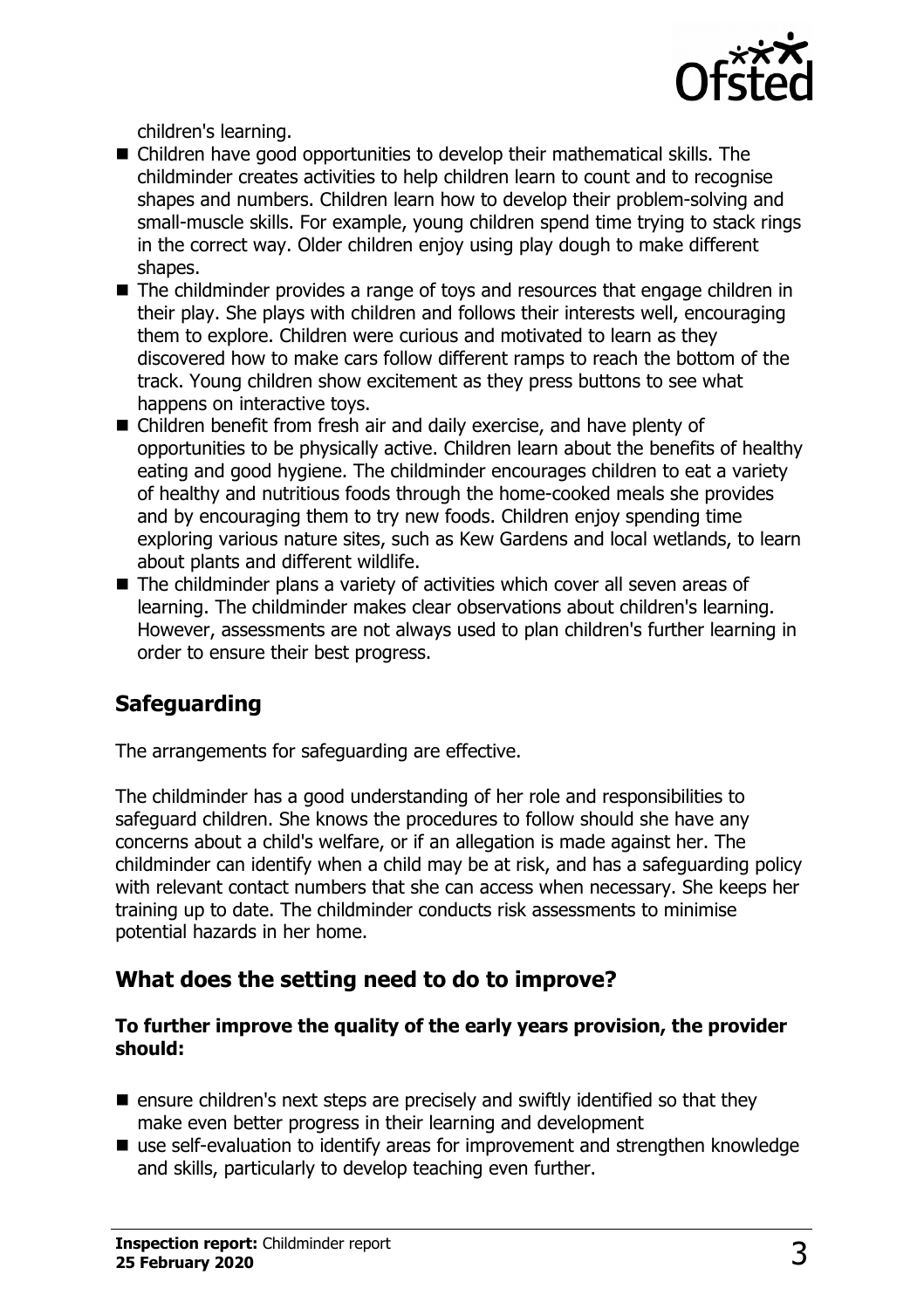

| <b>Setting details</b>        |                                                                                      |
|-------------------------------|--------------------------------------------------------------------------------------|
| Unique reference number       | EY346071                                                                             |
| Local authority               | Wandsworth                                                                           |
| <b>Inspection number</b>      | 10073817                                                                             |
| <b>Type of provision</b>      | Childminder                                                                          |
| <b>Registers</b>              | Early Years Register, Compulsory Childcare<br>Register, Voluntary Childcare Register |
| Day care type                 | Childminder                                                                          |
| Age range of children         | $0$ to $2$                                                                           |
| <b>Total number of places</b> | 3                                                                                    |
| Number of children on roll    | 5                                                                                    |
| Date of previous inspection   | 31 March 2016                                                                        |

## **Information about this early years setting**

The childminder registered in 2007 and lives in Putney, in the London Borough of Wandsworth. She provides care for children each weekday from 8am to 6pm, all year round, except on bank holidays.

## **Information about this inspection**

#### **Inspector**

Tracey Murphy

#### **Inspection activities**

- $\blacksquare$  The childminder and the inspector undertook a learning walk and discussed how the curriculum is planned and organised.
- $\blacksquare$  The inspector observed an activity and discussed the quality of education with the childminder.
- Parents' written feedback was considered by the inspector.
- The inspector observed the childminder as she interacted with children, and later discussed their progress with her.
- The inspector checked staff's qualifications, the setting's policies and staff suitability checks for all members of the household.

We carried out this inspection under sections 49 and 50 of the Childcare Act 2006 on the quality and standards of provision that is registered on the Early Years Register. The registered person must ensure that this provision complies with the statutory framework for children's learning, development and care, known as the early years foundation stage.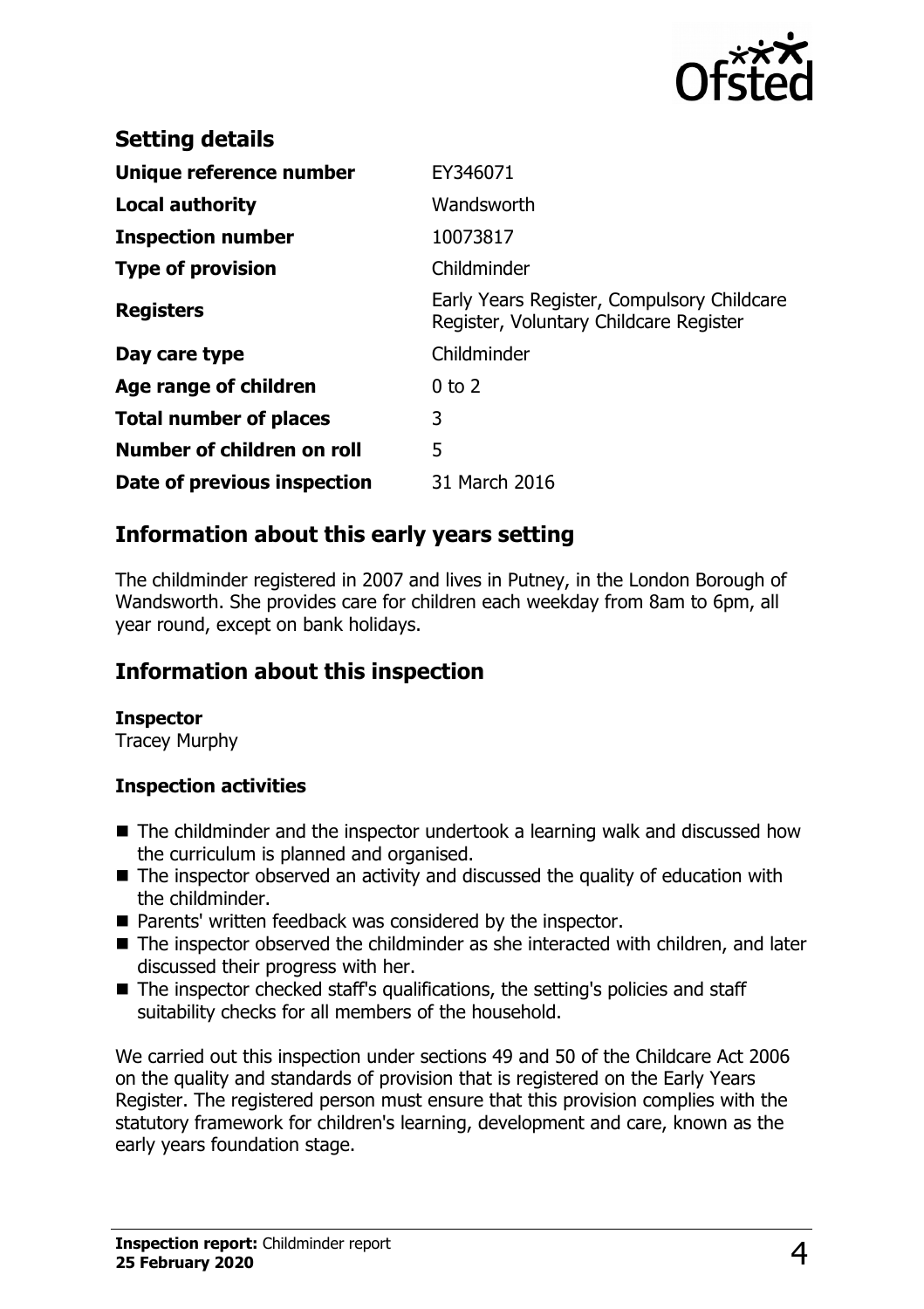

If you are not happy with the inspection or the report, you can [complain to Ofsted.](http://www.gov.uk/complain-ofsted-report)